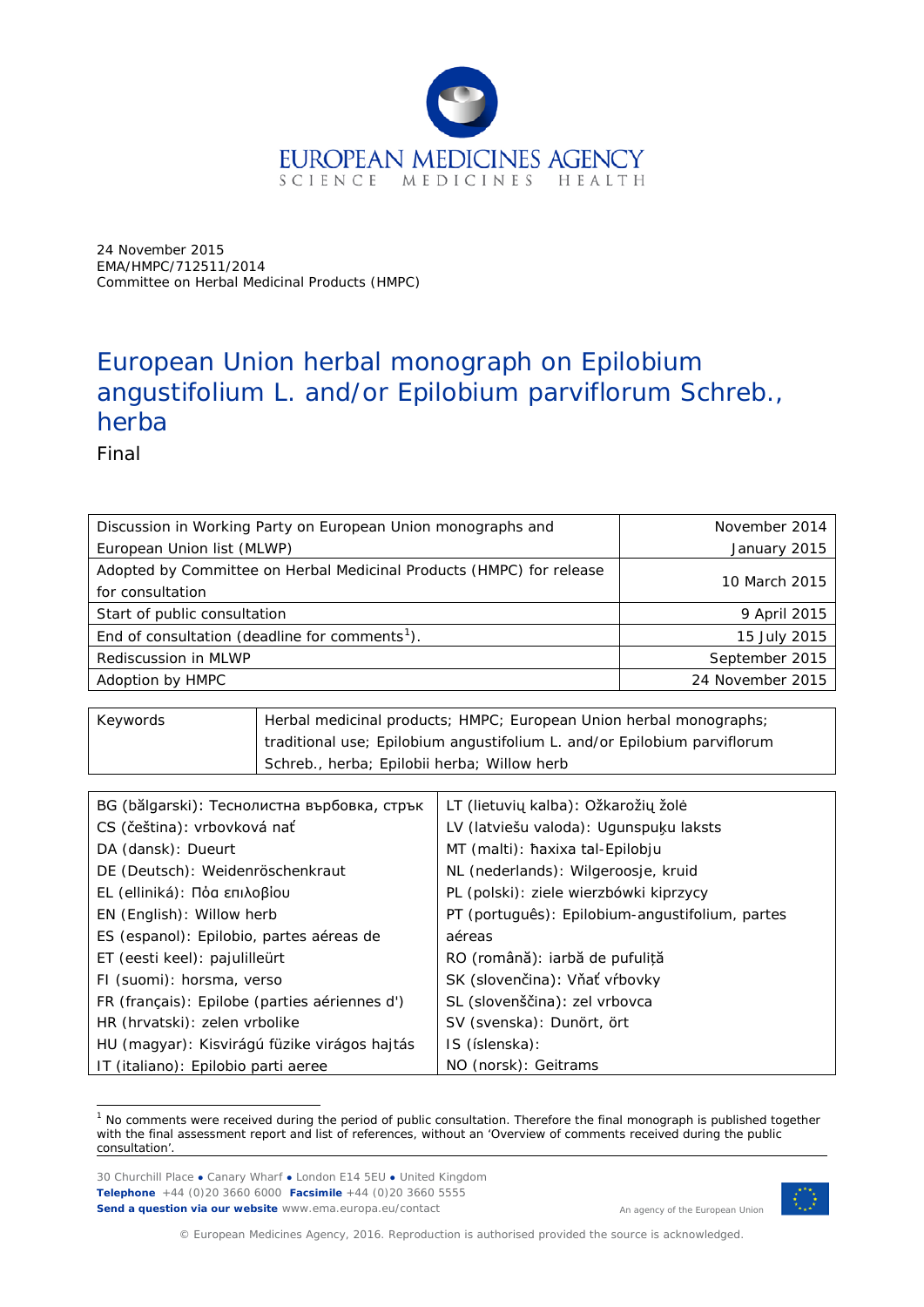# **Community herbal monograph on** *Epilobium angustifolium* **L. and/or** *Epilobium parviflorum* **Schreb., herba**

# **1. Name of the medicinal product**

To be specified for the individual finished product.

# **2. Qualitative and quantitative composition[2](#page-1-0)**

| Well-established use | <b>Traditional use</b>                                                                                 |
|----------------------|--------------------------------------------------------------------------------------------------------|
|                      | With regard to the registration application of<br>Article 16d(1) of Directive 2001/83/EC as<br>amended |
|                      | Epilobium angustifolium L. and/or Epilobium<br>parviflorum Schreb., herba (Willow herb)                |
|                      | i) Herbal substance                                                                                    |
|                      | Not applicable.                                                                                        |
|                      | ii) Herbal preparations                                                                                |
|                      | Comminuted herbal substance                                                                            |

## **3. Pharmaceutical form**

| Well-established use | <b>Traditional use</b>                                                                           |
|----------------------|--------------------------------------------------------------------------------------------------|
|                      | Comminuted herbal substance as herbal tea for<br>oral use.                                       |
|                      | The pharmaceutical form should be described by<br>the European Pharmacopoeia full standard term. |

## **4. Clinical particulars**

#### *4.1. Therapeutic indications*

| Well-established use | <b>Traditional use</b>                                                                                                                                          |
|----------------------|-----------------------------------------------------------------------------------------------------------------------------------------------------------------|
|                      | Traditional herbal medicinal product for the relief<br>of lower urinary tract symptoms related to benign<br>prostatic hyperplasia after serious conditions have |
|                      | been excluded by a medical doctor.                                                                                                                              |
|                      | The product is a traditional herbal medicinal                                                                                                                   |
|                      | product for use in the specified indication                                                                                                                     |
|                      | exclusively based upon long-standing use.                                                                                                                       |

<span id="page-1-0"></span> $2$  The declaration of the active substance for an individual finished product should be in accordance with relevant herbal quality guidance. ł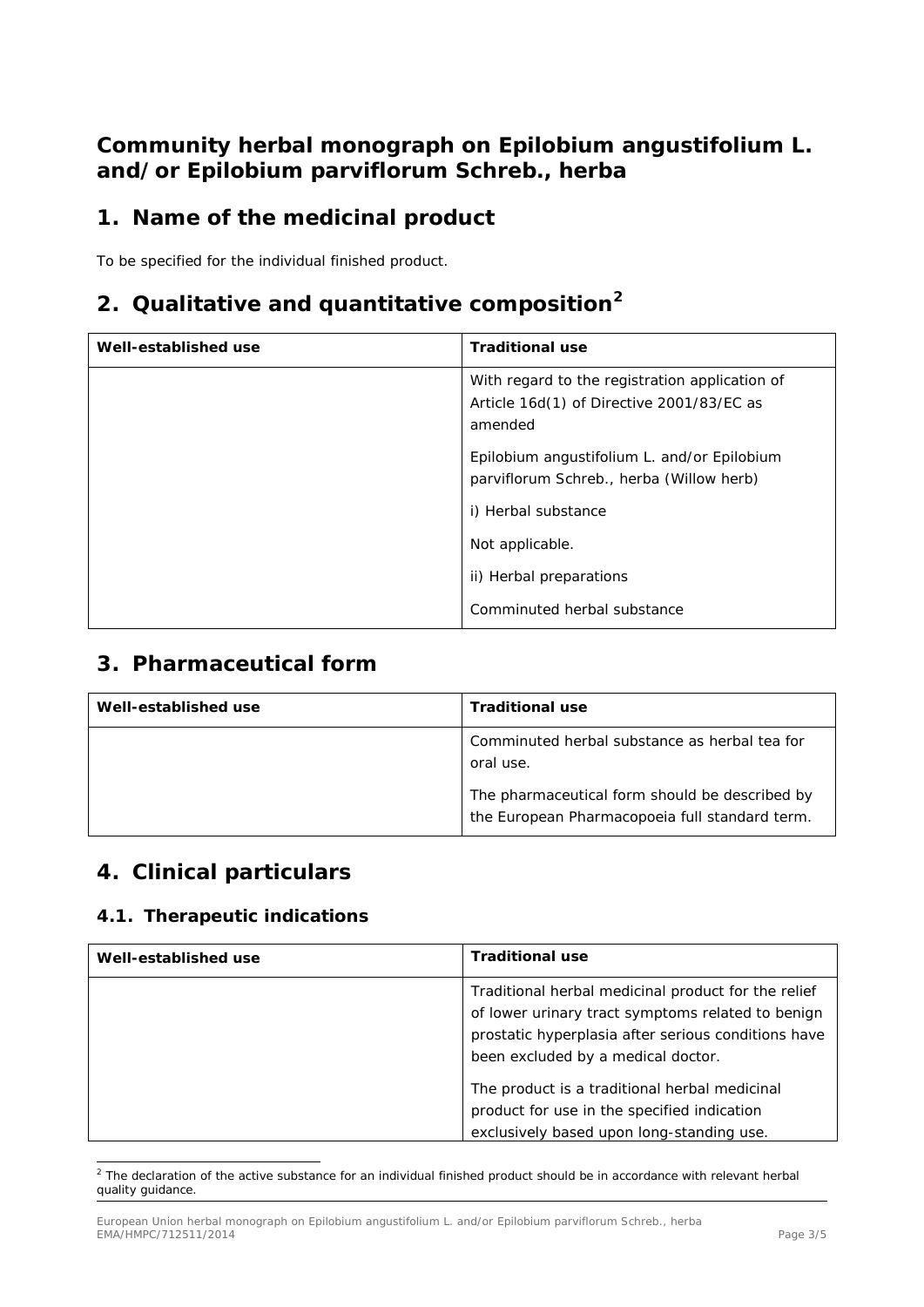| 4.2. Posology and method of administration <sup>3</sup> |  |  |  |
|---------------------------------------------------------|--|--|--|
|                                                         |  |  |  |

| Well-established use | <b>Traditional use</b>                                                                                                        |
|----------------------|-------------------------------------------------------------------------------------------------------------------------------|
|                      | <b>Posology</b>                                                                                                               |
|                      | Adults and elderly<br>Single dose                                                                                             |
|                      | Herbal tea: 1.5-2.0 g of the comminuted herbal<br>substance in 250 ml of boiling water as a herbal<br>infusion 2 times daily. |
|                      | There is no relevant use in children and<br>adolescents under 18 years of age.                                                |
|                      | <b>Duration of use</b>                                                                                                        |
|                      | Long-term use is possible (see section 4.4 'Special<br>warnings and precautions for use').                                    |
|                      | <b>Method of administration</b>                                                                                               |
|                      | Oral use.                                                                                                                     |

#### *4.3. Contraindications*

| Well-established use | <b>Traditional use</b>                    |
|----------------------|-------------------------------------------|
|                      | Hypersensitivity to the active substance. |

### *4.4. Special warnings and precautions for use*

| Well-established use | <b>Traditional use</b>                                                                                                                                                                                            |
|----------------------|-------------------------------------------------------------------------------------------------------------------------------------------------------------------------------------------------------------------|
|                      | If complaints worsen or if symptoms such as<br>fever, spasms or blood in the urine, painful<br>urination, or urinary retention occur during the<br>use of the medicinal product, a doctor should be<br>consulted. |

### *4.5. Interactions with other medicinal products and other forms of interaction*

| Well-established use | <b>Traditional use</b> |
|----------------------|------------------------|
|                      | None reported.         |

<span id="page-2-0"></span><sup>&</sup>lt;sup>3</sup> For guidance on herbal substance/herbal preparation administered as herbal tea or as infusion/decoction/macerate preparation, please refer to the HMPC 'Glossary on herbal teas' (EMA/HMPC/5829/2010 Rev.1). ł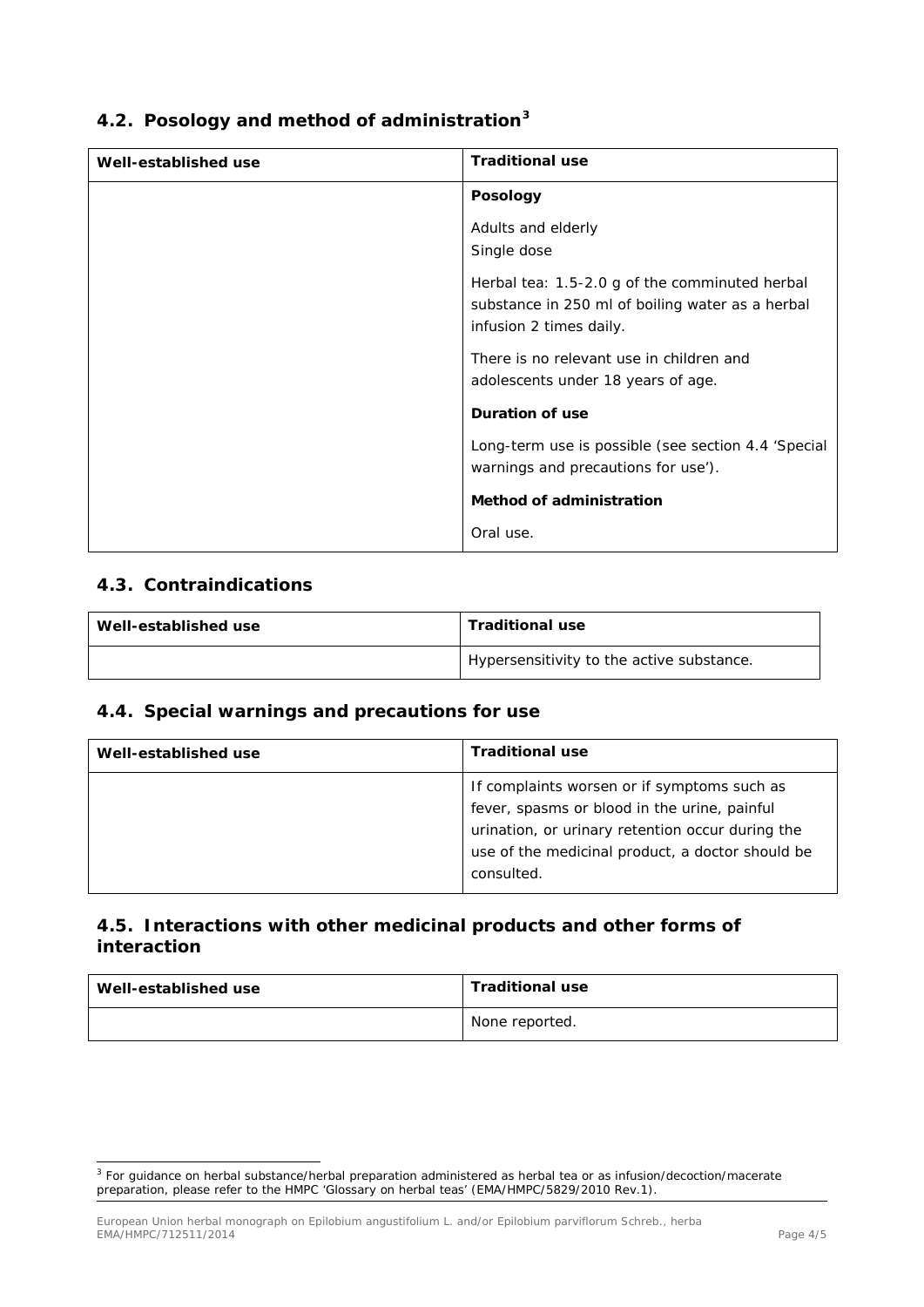### *4.6. Fertility, pregnancy and lactation*

| Well-established use | <b>Traditional use</b>                                                       |
|----------------------|------------------------------------------------------------------------------|
|                      | No fertility data available.                                                 |
|                      | The use in pregnancy and lactation is not relevant<br>due to the indication. |

### *4.7. Effects on ability to drive and use machines*

| Well-established use | <b>Traditional use</b>                                                                    |
|----------------------|-------------------------------------------------------------------------------------------|
|                      | No studies on the effect on the ability to drive and<br>use machines have been performed. |

#### *4.8. Undesirable effects*

| Well-established use | <b>Traditional use</b>                                                                               |
|----------------------|------------------------------------------------------------------------------------------------------|
|                      | None known.                                                                                          |
|                      | If adverse reactions occur, a doctor or a qualified<br>health care practitioner should be consulted. |

#### *4.9. Overdose*

| Well-established use | <b>Traditional use</b>                 |
|----------------------|----------------------------------------|
|                      | No case of overdose has been reported. |

# **5. Pharmacological properties**

#### *5.1. Pharmacodynamic properties*

| Well-established use | <b>Traditional use</b>                                                            |
|----------------------|-----------------------------------------------------------------------------------|
|                      | Not required as per Article 16c(1)(a)(iii) of<br>Directive 2001/83/EC as amended. |

#### *5.2. Pharmacokinetic properties*

| Well-established use | <b>Traditional use</b>                                                              |
|----------------------|-------------------------------------------------------------------------------------|
|                      | Not required as per Article $16c(1)(a)(iii)$ of<br>Directive 2001/83/EC as amended. |